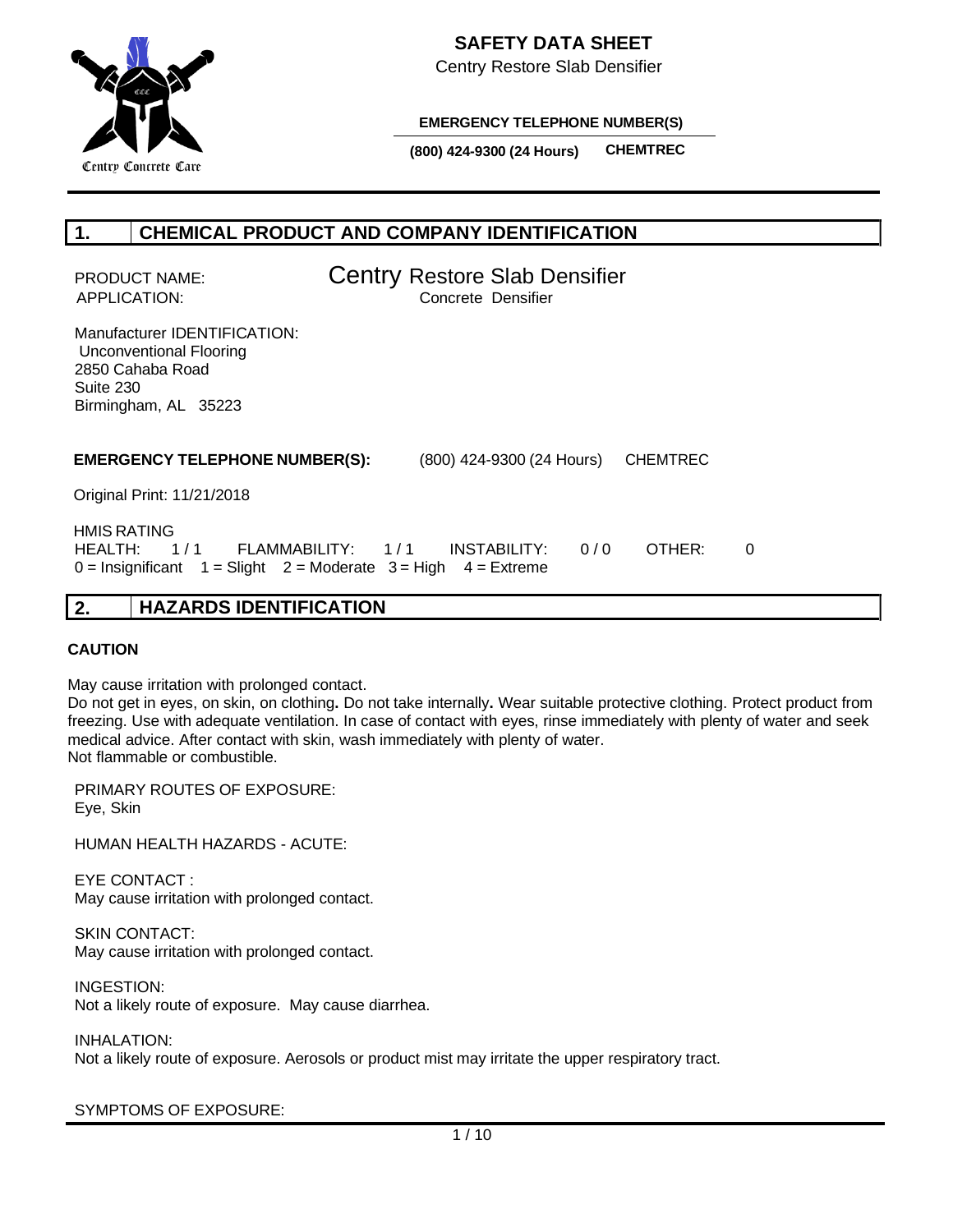

Centry Restore Slab Densifier

## **EMERGENCY TELEPHONE NUMBER(S)**

**(800) 424-9300 (24 Hours) CHEMTREC**

Acute:

A review of available data does not identify any symptoms from exposure not previously mentioned. Chronic:

A review of available data does not identify any symptoms from exposure not previously mentioned.

## AGGRAVATION OF EXISTING CONDITIONS:

A review of available data does not identify any worsening of existing conditions.

#### HUMAN HEALTH HAZARDS - CHRONIC:

Prolonged exposure to amorphous silica aerosols/mists/dusts may cause respiratory disease.

Our hazard evaluation has found that this product is not hazardous under 29 CFR 1910.1200.

## **3. COMPOSITION/INFORMATION ON INGREDIENTS**

Our hazard evaluation has found that this product is not hazardous under 29 CFR 1910.1200.

## **4. FIRST AID MEASURES**

#### EYE CONTACT:

Flush affected area with water. Get medical attention.

#### SKIN CONTACT:

Flush affected area with water. If symptoms develop, seek medical advice.

INGESTION:

Do not induce vomiting without medical advice. If conscious, washout mouth and give water to drink. Get medical attention.

INHALATION: Remove to fresh air, treat symptomatically. If symptoms develop, seek medical advice.

## NOTE TO PHYSICIAN:

Based on the individual reactions of the patient, the physician's judgement should be used to control symptoms and clinical condition.

## **5. FIRE FIGHTING MEASURES**

FLASH POINT:  $> 212 °F / > 100 °C$  (PMCC)

EXTINGUISHING MEDIA:

Not expected to burn. Use extinguishing media appropriate for surrounding fire.

FIRE AND EXPLOSION HAZARD : Not flammable or combustible.

SPECIAL PROTECTIVE EQUIPMENT FOR FIRE FIGHTING : In case of fire, wear a full face positive-pressure self contained breathing apparatus and protective suit.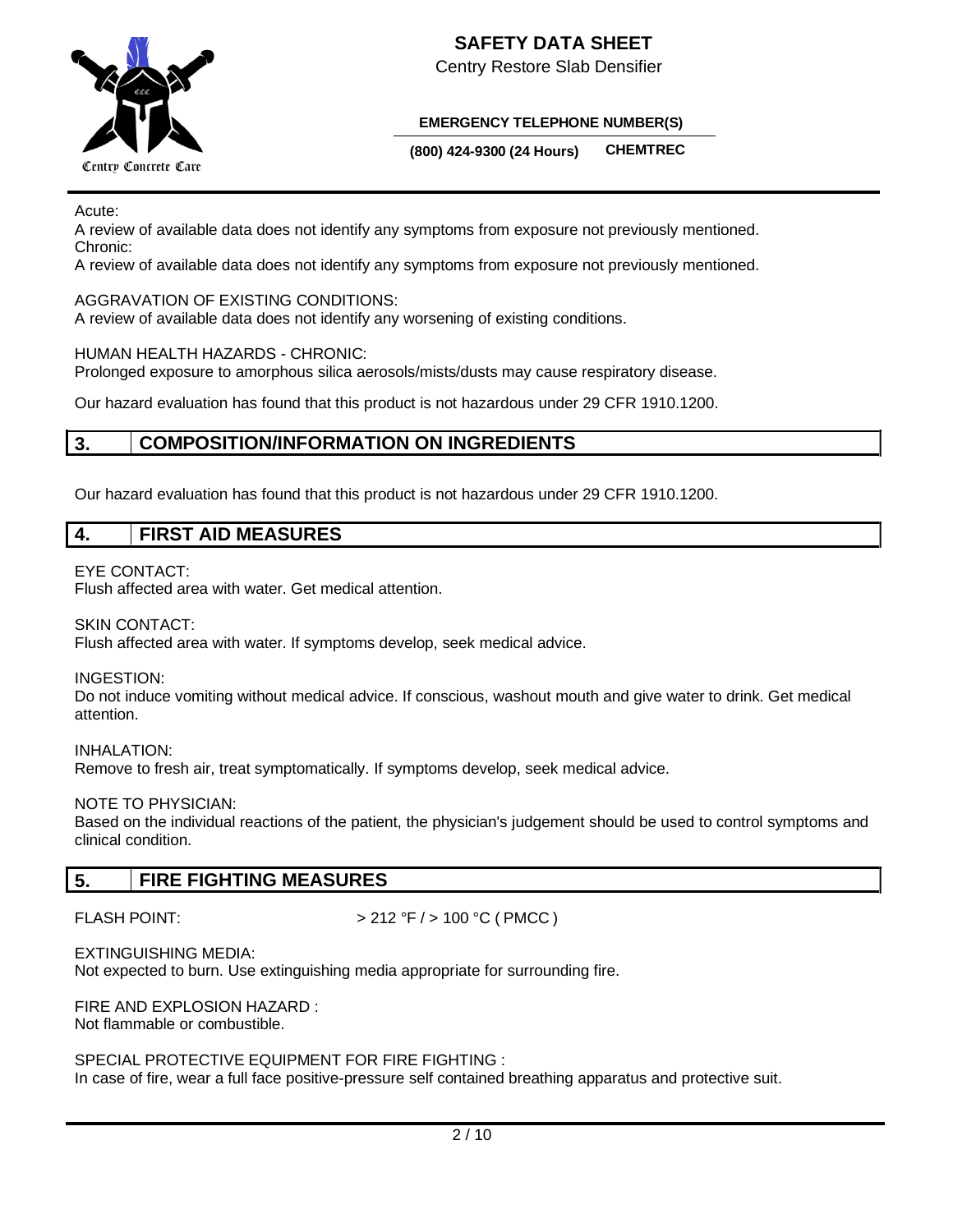

Centry Restore Slab Densifier

**EMERGENCY TELEPHONE NUMBER(S)**

**(800) 424-9300 (24 Hours) CHEMTREC**

# **6. ACCIDENTAL RELEASE MEASURES**

## PERSONAL PRECAUTIONS:

Restrict access to area as appropriate until clean-up operations are complete. Stop or reduce any leaks if it is safe to do so. Do not touch spilled material. Ventilate spill area if possible. Use personal protective equipment recommended in Section 8 (Exposure Controls/Personal Protection).

## METHODS FOR CLEANING UP:

SMALL SPILLS: Soak up spill with absorbent material. Place residues in a suitable, covered, properly labeled container. Wash affected area. LARGE SPILLS: Contain liquid using absorbent material, by digging trenches or by diking. Reclaim into recovery or salvage drums or tank truck for proper disposal. Contact an approved waste hauler for disposal of contaminated recovered material. Dispose of material in compliance with regulations indicated in Section 13 (Disposal Considerations).

ENVIRONMENTAL PRECAUTIONS:

Do not contaminate surface water.

# **7. HANDLING AND STORAGE**

## HANDLING:

Avoid eye and skin contact. Do not take internally. Ensure all containers are labeled. Keep the containersclosed when not in use. Use with adequate ventilation. Do not breathe vapors/gases/dust. Have emergency equipment (for fires, spills, leaks, etc.) readily available.

STORAGE CONDITIONS:

Protect product from freezing. Store the containers tightly closed.

## SUITABLE CONSTRUCTION MATERIAL:

Mild steel, Stainless Steel 304, Stainless Steel 316L, Aluminum, Hastelloy C-276, Nylon, Plexiglass, Teflon, Kalrez

## UNSUITABLE CONSTRUCTION MATERIAL:

Brass, Copper, Buna-N, Natural rubber, Polyethylene, HDPE (high density polyethylene), EPDM, Ethylene propylene, Polypropylene, Neoprene, Polyurethane, Viton, Alfax, Hypalon

## **8. EXPOSURE CONTROLS/PERSONAL PROTECTION**

## OCCUPATIONAL EXPOSURE LIMITS:

This product contains amorphous, colloidal or fumed silica. Should the product become dried or misted such that inhalation of the material is possible, standard hygiene practices should be utilized to ensure that exposure to respirable particles is within the regulated limits.

ACGIH/TLV : Substance(s)

Amorphous Silica TWA: 10 mg/m3 (total dust)

OSHA/PEL : Substance(s) Amorphous Silica TWA: 6 mg/m3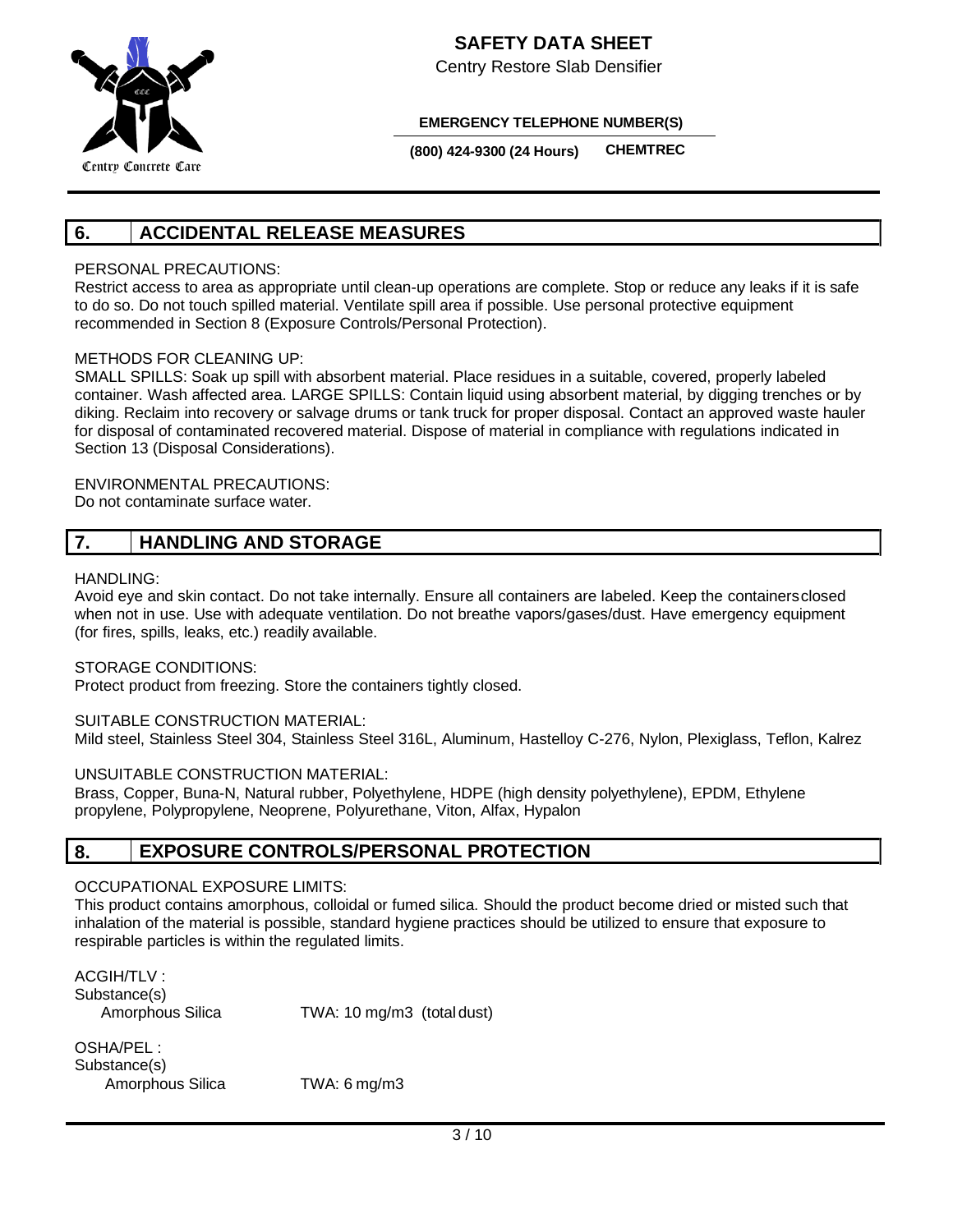

Centry Restore Slab Densifier

#### **EMERGENCY TELEPHONE NUMBER(S)**

**(800) 424-9300 (24 Hours) CHEMTREC**

#### ENGINEERING MEASURES:

General ventilation is recommended. Local exhaust ventilation may be necessary when dusts or mists are generated.

#### RESPIRATORY PROTECTION:

Respiratory protection is not normally needed. If significant mists, vapors or aerosols are generated an approved respirator is recommended. A dust mask may be used.

HAND PROTECTION: Neoprene gloves, Nitrile gloves, Butyl gloves, PVC gloves

SKIN PROTECTION: Wear standard protective clothing.

EYE PROTECTION: Wear chemical splash goggles.

HYGIENE RECOMMENDATIONS:

Keep an eye wash fountain available. Keep a safety shower available. If clothing is contaminated, remove clothing and thoroughly wash the affected area. Launder contaminated clothing before reuse.

HUMAN EXPOSURE CHARACTERIZATION:

Based on our recommended product application and personal protective equipment, the potential human exposure is: Low

## **9. PHYSICAL AND CHEMICAL PROPERTIES**

| PHYSICAL STATE                                                                                                               | Liquid                                                                                                                                          |
|------------------------------------------------------------------------------------------------------------------------------|-------------------------------------------------------------------------------------------------------------------------------------------------|
| APPEARANCE                                                                                                                   | Opaque White                                                                                                                                    |
| ODOR                                                                                                                         | None                                                                                                                                            |
| <b>SPECIFIC GRAVITY</b><br>DENSITY<br><b>SOLUBILITY IN WATER</b><br>pH (100 %)<br>VISCOSITY<br>FREEZING POINT<br>VOC CONTENT | 1.15 - 1.19 @ 77 °F / 25 °C<br>$9.6 - 11.0$ lb/gal<br>Complete<br>$2.6 - 3.2$<br>15 cps @ 77 °F / 25 °C<br>32 °F / 0 °C<br>0.00 % EPA Method 24 |

Note: These physical properties are typical values for this product and are subject to change.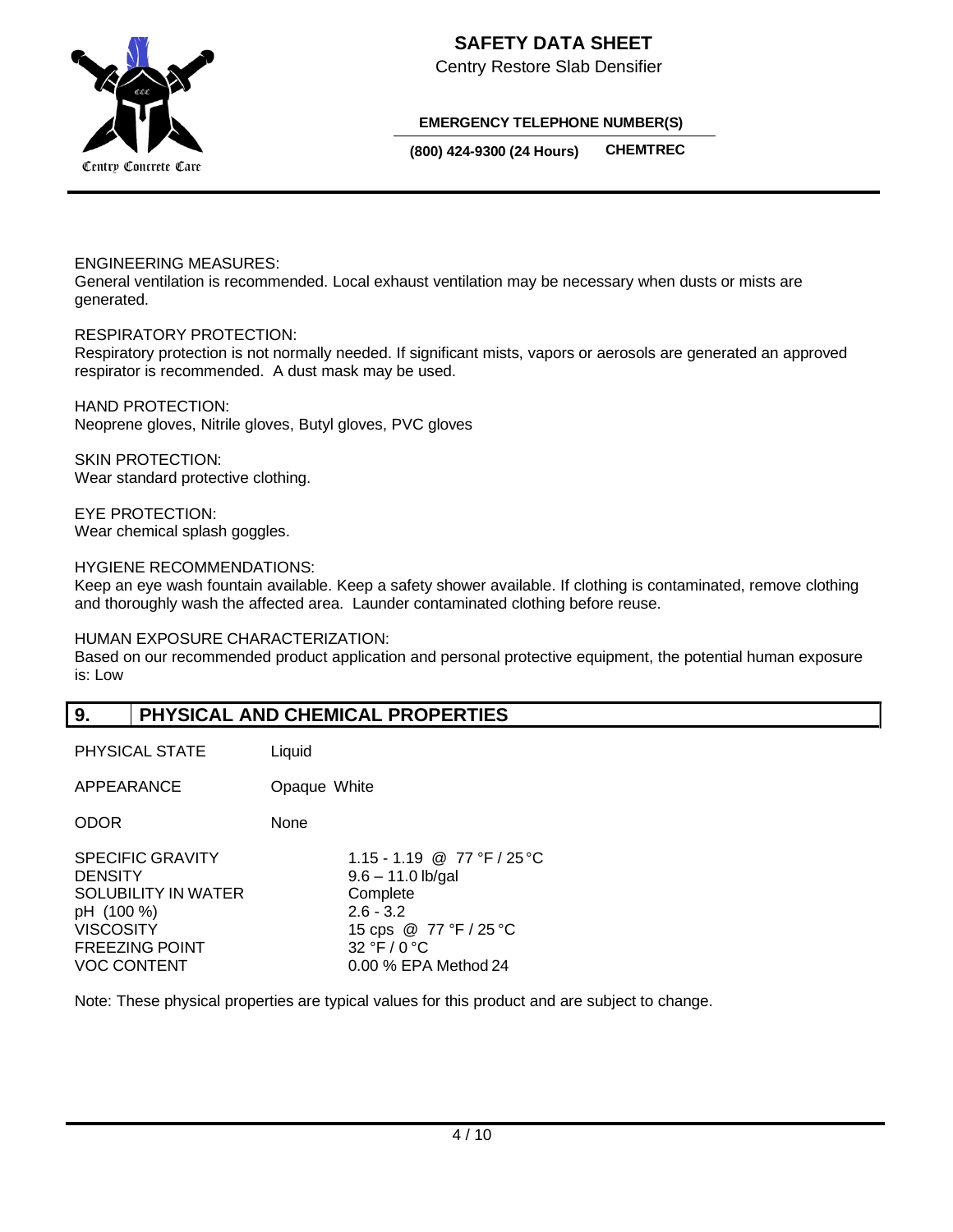

Centry Restore Slab Densifier

#### **EMERGENCY TELEPHONE NUMBER(S)**

**(800) 424-9300 (24 Hours) CHEMTREC**

## **10. STABILITY AND REACTIVITY**

STABILITY<sup>.</sup>

Stable under normal conditions.

HAZARDOUS POLYMERIZATION: Hazardous polymerization will not occur.

CONDITIONS TO AVOID: Freezing temperatures.

MATERIALS TO AVOID:

Contact with strong acids (e.g. sulfuric, phosphoric, nitric, hydrochloric, chromic, and sulfonic) may generate heat, splattering or boiling and toxic vapors.

HAZARDOUS DECOMPOSITION PRODUCTS: Under fire conditions: None known

## **11. TOXICOLOGICAL INFORMATION**

The following results are for a similar product.

ACUTE ORAL TOXICITY: Species LD50 Test Descriptor  $Rat$   $> 15,380$  mg/kg Rating: Non-Hazardous

| PRIMARY SKIN IRRITATION:     |                        |
|------------------------------|------------------------|
| Draize Score                 | <b>Test Descriptor</b> |
| 0.4 / 8.0                    | <b>Similar Product</b> |
| Rating: Minimally irritating |                        |

PRIMARY EYE IRRITATION: Draize Score Test Descriptor 3.3 / 110.0 Similar Product Rating: Minimally irritating

SENSITIZATION: This product is not expected to be a sensitizer.

CARCINOGENICITY:

None of the substances in this product are listed as carcinogens by the International Agency for Research on Cancer (IARC), the National Toxicology Program (NTP) or the American Conference of Governmental Industrial Hygienists (ACGIH).

HUMAN HAZARD CHARACTERIZATION: Based on our hazard characterization, the potential human hazard is: Low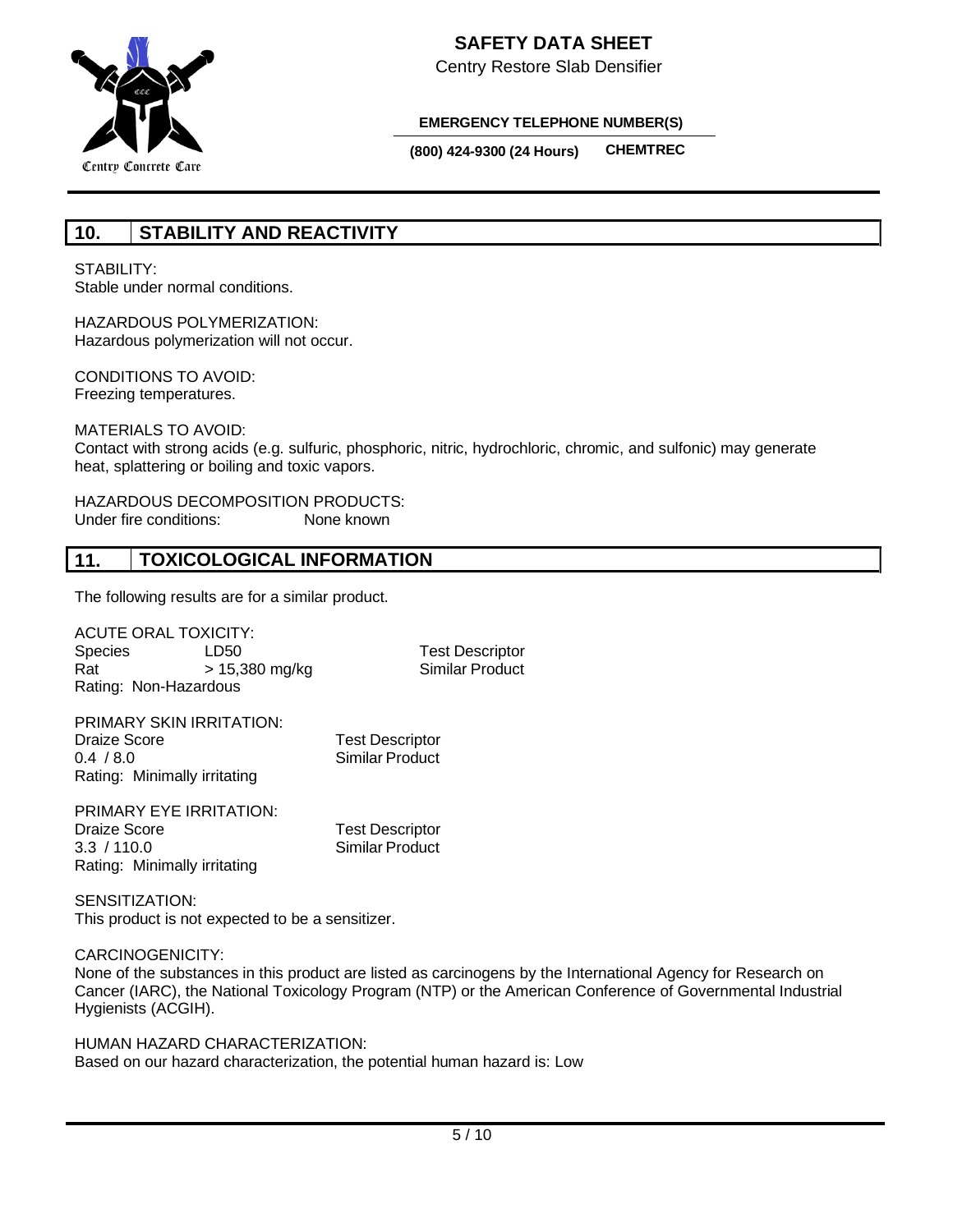

Centry Restore Slab Densifier

#### **EMERGENCY TELEPHONE NUMBER(S)**

**(800) 424-9300 (24 Hours) CHEMTREC**

# **12. ECOLOGICAL INFORMATION**

ECOTOXICOLOGICAL EFFECTS:

No toxicity studies have been conducted on this product.

## MOBILITY:

The environmental fate was estimated using a level III fugacity model embedded in the EPI (estimation program interface) Suite TM , provided by the US EPA. The model assumes a steady state condition between the total input and output. The level III model does not require equilibrium between the defined media. The information provided is intended to give the user a general estimate of the environmental fate of this product under the defined conditions of the models. If released into the environment this material is expected to distribute to the air, water and soil/sediment in the approximate respective percentages;

| - -<br>٦II<br>. | Water | $\cdots$<br>diment<br>/ווו זר |
|-----------------|-------|-------------------------------|
| -^'             | 0%    | 0%                            |

## ENVIRONMENTAL HAZARD AND EXPOSURE CHARACTERIZATION

Based on our hazard characterization, the potential environmental hazard is: Low Based on our recommended product application and the product's characteristics, the potential environmental exposure is: Low

If released into the environment, see CERCLA/SUPERFUND in Section 15.

## **13. DISPOSAL CONSIDERATIONS**

If this product becomes a waste, it is not a hazardous waste as defined by the Resource Conservation and Recovery Act (RCRA) 40 CFR 261, since it does not have the characteristics of Subpart C, nor is it listed under Subpart D.

As a non-hazardous waste, it is not subject to federal regulation. Consult state or local regulation for any additional handling, treatment or disposal requirements. For disposal, contact a properly licensed waste treatment, storage, disposal or recycling facility.

## **14. TRANSPORT INFORMATION**

The information in this section is for reference only and should not take the place of a shipping paper (bill of lading) specific to an order. Please note that the proper Shipping Name / Hazard Class may vary by packaging, properties, and mode of transportation. Typical Proper Shipping Names for this product are as follows.

LAND TRANSPORT:

Proper Shipping Name: PRODUCT IS NOT REGULATED DURING TRANSPORTATION

AIR TRANSPORT (ICAO/IATA) :

Proper Shipping Name: PRODUCT IS NOT REGULATED DURING TRANSPORTATION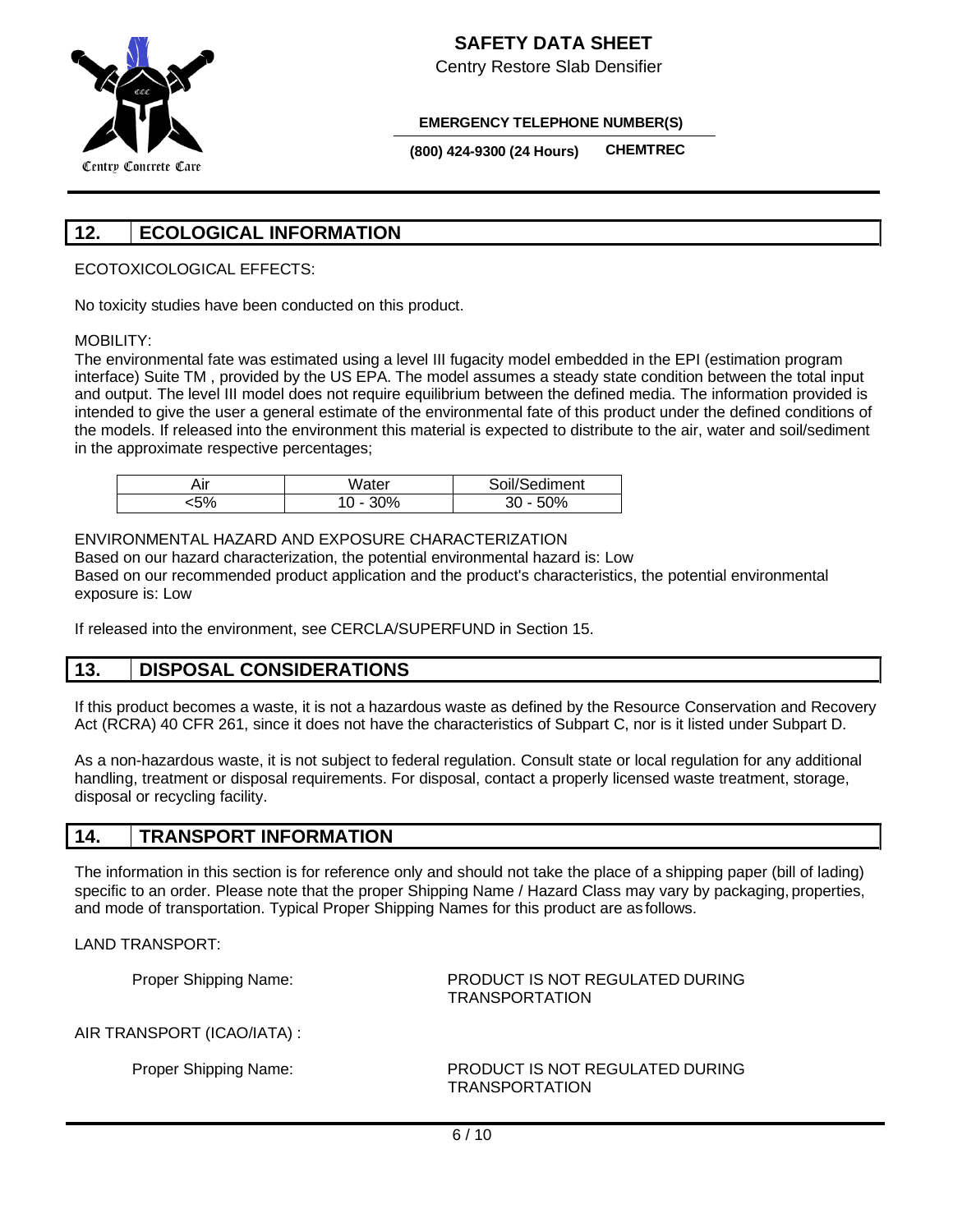

Centry Restore Slab Densifier

**EMERGENCY TELEPHONE NUMBER(S)**

**(800) 424-9300 (24 Hours) CHEMTREC**

MARINE TRANSPORT (IMDG/IMO) :

Proper Shipping Name : PRODUCT IS NOT REGULATED DURING TRANSPORTATION

## **15. REGULATORY INFORMATION**

NATIONAL REGULATIONS, USA :

OSHA HAZARD COMMUNICATION RULE, 29 CFR 1910.1200 : Based on our hazard evaluation, none of the substances in this product are hazardous.

CERCLA/SUPERFUND, 40 CFR 117, 302 : Notification of spills of this product is not required.

SARA/SUPERFUND AMENDMENTS AND REAUTHORIZATION ACT OF 1986 (TITLE III) - SECTIONS 302, 311, 312, AND 313 :

SECTION 302 - EXTREMELY HAZARDOUS SUBSTANCES (40 CFR 355) : This product does not contain substances listed in Appendix A and B as an Extremely Hazardous Substance.

SECTIONS 311 AND 312 - MATERIAL SAFETY DATA SHEET REQUIREMENTS (40 CFR 370) : Our hazard evaluation has found that this product is not hazardous under 29 CFR 1910.1200.

Under SARA 311 and 312, the EPA has established threshold quantities for the reporting of hazardous chemicals. The current thresholds are: 500 pounds or the threshold planning quantity (TPQ), whichever is lower, for extremely hazardous substances and 10,000 pounds for all other hazardous chemicals.

SECTION 313 - LIST OF TOXIC CHEMICALS (40 CFR 372) : This product does not contain substances on the List of Toxic Chemicals.

TOXIC SUBSTANCES CONTROL ACT (TSCA) : The substances in this preparation are included on or exempted from the TSCA 8(b) Inventory (40 CFR 710)

FOOD AND DRUG ADMINISTRATION (FDA) Federal Food, Drug and Cosmetic Act :

When use situations necessitate compliance with FDA regulations, this product is acceptable under : 21 CFR 176.170 Components of paper and paperboard in contact with aqueous and fatty foods and 21 CFR 176.180 Components of paper and paperboard in contact with dry foods.

Limitations: no more than required to produce intended technical effect.

FEDERAL WATER POLLUTION CONTROL ACT, CLEAN WATER ACT, 40 CFR 401.15 / formerly Sec. 307, 40 CFR 116.4 / formerly Sec. 311 :

This product may contain trace levels (<0.1% for carcinogens, <1% all other substances) of the following substance(s) listed under the regulation:

| $\sim$                                           | $\sim$<br>. . |
|--------------------------------------------------|---------------|
| $\cdots$<br>ົ້<br>.<br>$\cdot$<br>xiue<br>י<br>ш | ົ             |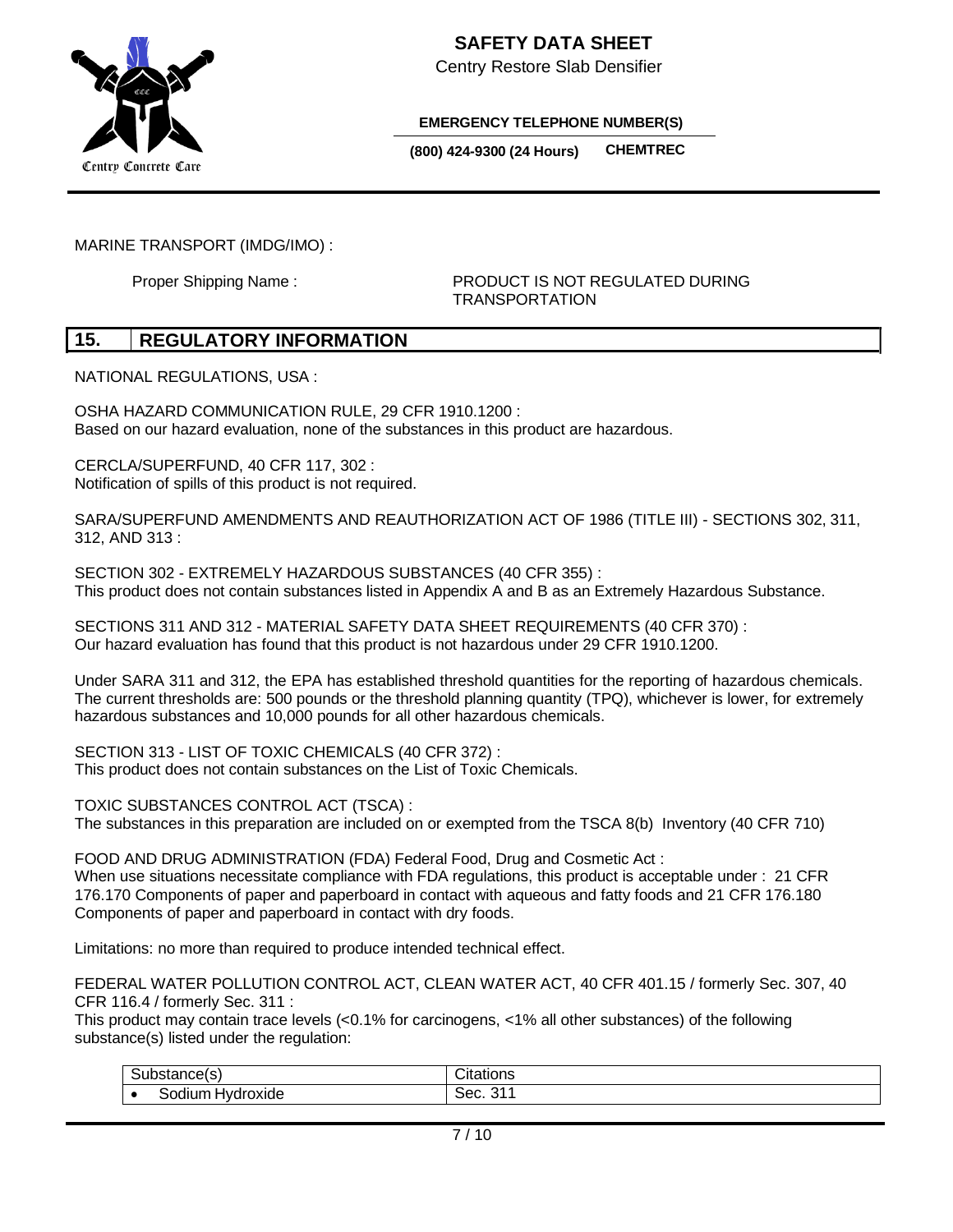

Centry Restore Slab Densifier



## **EMERGENCY TELEPHONE NUMBER(S)**

**(800) 424-9300 (24 Hours) CHEMTREC**

CLEAN AIR ACT, Sec. 112 (40 CFR 61, Hazardous Air Pollutants), Sec. 602 (40 CFR 82, Class I and II Ozone Depleting Substances) :

None of the substances are specifically listed in the regulation.

#### CALIFORNIA PROPOSITION 65 :

This product does not contain substances which require warning under California Proposition 65.

MICHIGAN CRITICAL MATERIALS :

None of the substances are specifically listed in the regulation.

STATE RIGHT TO KNOW LAWS :

The following substances are disclosed for compliance with State Right to KnowLaws:

Colloidal Silica 7631-86-9

NATIONAL REGULATIONS, CANADA :

WORKPLACE HAZARDOUS MATERIALS INFORMATION SYSTEM (WHMIS) : This product has been classified in accordance with the hazard criteria of the Controlled Products Regulations (CPR) and the MSDS contains all the information required by the CPR.

WHMIS CLASSIFICATION : Not considered a WHMIS controlled product.

CANADIAN ENVIRONMENTAL PROTECTION ACT (CEPA) :

The substances in this preparation are listed on the Domestic Substances List (DSL), are exempt, or have been reported in accordance with the New Substances Notification Regulations.

INTERNATIONAL CHEMICAL CONTROL LAWS

AUSTRALIA

All substances in this product comply with the National Industrial Chemicals Notification & Assessment Scheme (NICNAS).

CHINA

All substances in this product comply with the Chemical Control Law and are listed on the Inventory of Existing Chemical Substances China (IECSC).

## EUROPE

The substances in this preparation have been reviewed for compliance with the EINECS or ELINCS inventories.

## JAPAN

All substances in this product comply with the Law Regulating the Manufacture and Importation Of Chemical Substances and are listed on the Ministry of International Trade & industry List (MITI).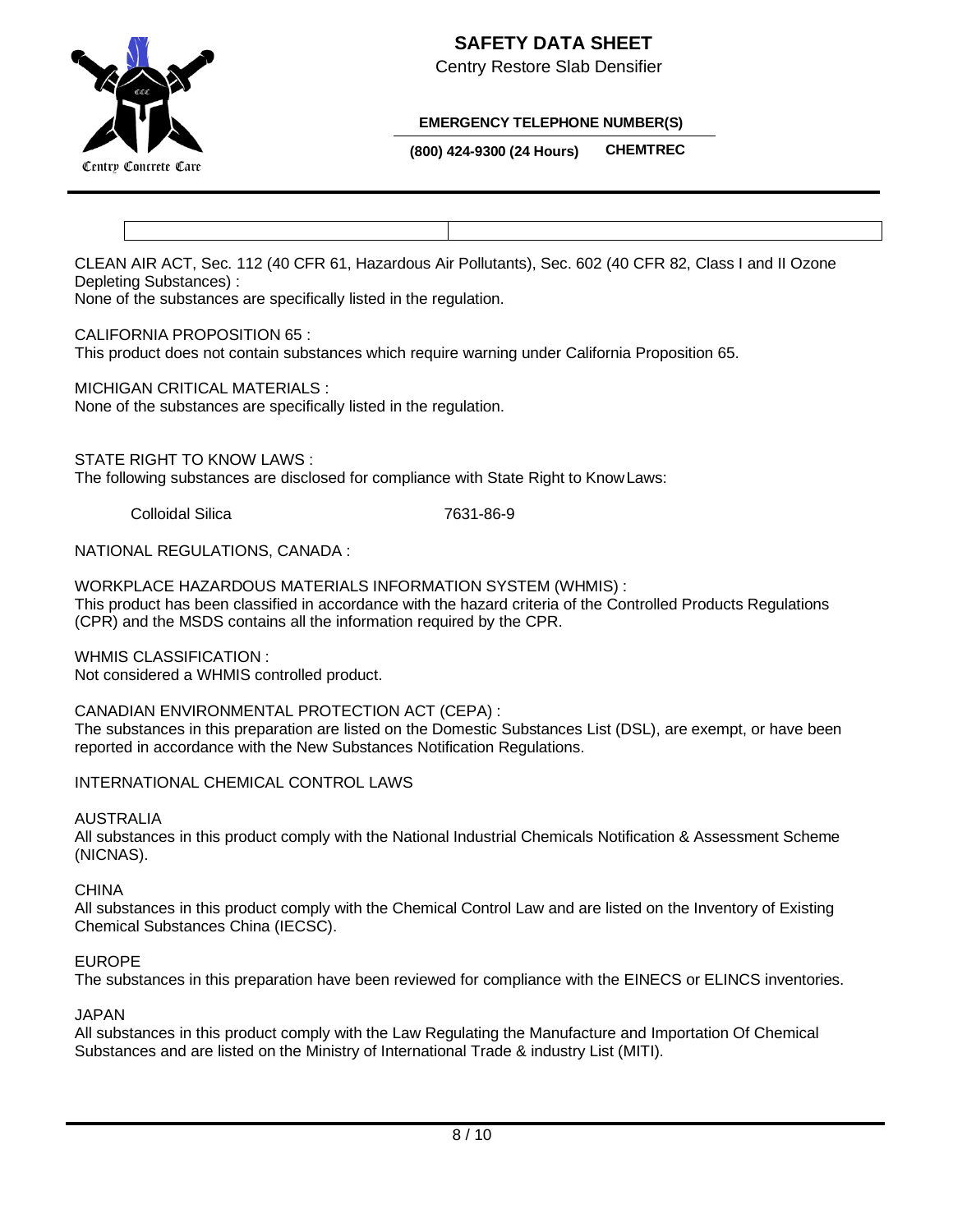

Centry Restore Slab Densifier

#### **EMERGENCY TELEPHONE NUMBER(S)**

**(800) 424-9300 (24 Hours) CHEMTREC**

#### KOREA

All substances in this product comply with the Toxic Chemical Control Law (TCCL) and are listed on the Existing Chemicals List (ECL)

#### PHILIPPINES

All substances in this product comply with the Republic Act 6969 (RA 6969) and are listed on the Philippine Inventory of Chemicals & Chemical Substances (PICCS).

## **16. OTHER INFORMATION**

Due to our commitment to Product Stewardship, we have evaluated the human and environmental hazards and exposures of this product. Based on our recommended use of this product, we have characterized the product's general risk. This information should provide assistance for your own risk management practices. We have evaluated our product's risk as follows:

- \* The human risk is: Low
- \* The environmental risk is: Low

Any use inconsistent with our recommendations may affect the risk characterization. Our sales representative will assist you to determine if your product application is consistent with our recommendations. Together we can implement an appropriate risk management process.

This product material safety data sheet provides health and safety information. The product is to be used in applications consistent with our product literature. Individuals handling this product should be informed of the recommended safety precautions and should have access to this information. For any other uses, exposures should be evaluated so that appropriate handling practices and training programs can be established to insure safe workplace operations. Please consult your local sales representative for any further information.

 Prepare By: Century Concrete Care 5444 Westheimer Suite #1000 Houston, Texas 77056